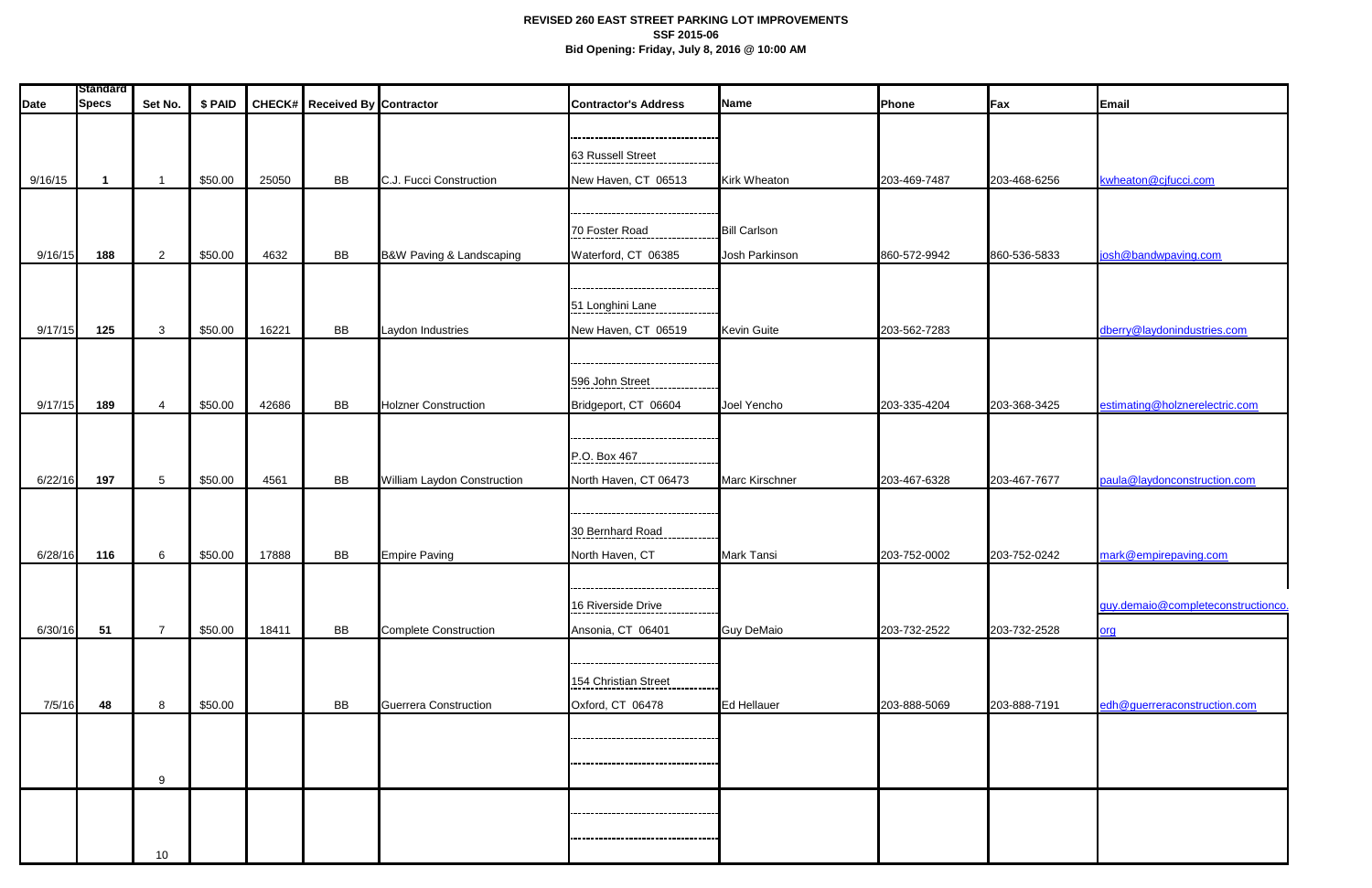| <b>Date</b> | <b>Standard</b><br><b>Specs</b> |    |  | Set No.   \$ PAID   CHECK#   Received By Contractor | <b>Contractor's Address</b>                                              | Name | Phone | Fax | Email |
|-------------|---------------------------------|----|--|-----------------------------------------------------|--------------------------------------------------------------------------|------|-------|-----|-------|
|             |                                 |    |  |                                                     |                                                                          |      |       |     |       |
|             |                                 |    |  |                                                     | --------------------------------<br>,,,,,,,,,,,,,,,,,,,,,,,,,,,,,,,,,,,, |      |       |     |       |
|             |                                 | 11 |  |                                                     |                                                                          |      |       |     |       |
|             |                                 |    |  |                                                     |                                                                          |      |       |     |       |
|             |                                 |    |  |                                                     |                                                                          |      |       |     |       |
|             |                                 | 12 |  |                                                     |                                                                          |      |       |     |       |
|             |                                 |    |  |                                                     | ----------------------------------                                       |      |       |     |       |
|             |                                 |    |  |                                                     |                                                                          |      |       |     |       |
|             |                                 | 13 |  |                                                     |                                                                          |      |       |     |       |
|             |                                 |    |  |                                                     | ,------------------------------------                                    |      |       |     |       |
|             |                                 |    |  |                                                     | ----------------------------------                                       |      |       |     |       |
|             |                                 | 14 |  |                                                     |                                                                          |      |       |     |       |
|             |                                 |    |  |                                                     |                                                                          |      |       |     |       |
|             |                                 | 15 |  |                                                     |                                                                          |      |       |     |       |
|             |                                 |    |  |                                                     |                                                                          |      |       |     |       |
|             |                                 |    |  |                                                     | .-----------------------------------                                     |      |       |     |       |
|             |                                 | 16 |  |                                                     | ----------------------------------                                       |      |       |     |       |
|             |                                 |    |  |                                                     |                                                                          |      |       |     |       |
|             |                                 |    |  |                                                     |                                                                          |      |       |     |       |
|             |                                 | 17 |  |                                                     | ,,,,,,,,,,,,,,,,,,,,,,,,,,,,,,,,,,,,,,                                   |      |       |     |       |
|             |                                 |    |  |                                                     |                                                                          |      |       |     |       |
|             |                                 |    |  |                                                     | ------------------------------------                                     |      |       |     |       |
|             |                                 | 18 |  |                                                     |                                                                          |      |       |     |       |
|             |                                 |    |  |                                                     |                                                                          |      |       |     |       |
|             |                                 |    |  |                                                     | ----------------------------------                                       |      |       |     |       |
|             |                                 | 19 |  |                                                     |                                                                          |      |       |     |       |
|             |                                 |    |  |                                                     | ------------------------------------                                     |      |       |     |       |
|             |                                 |    |  |                                                     |                                                                          |      |       |     |       |
|             |                                 | 20 |  |                                                     |                                                                          |      |       |     |       |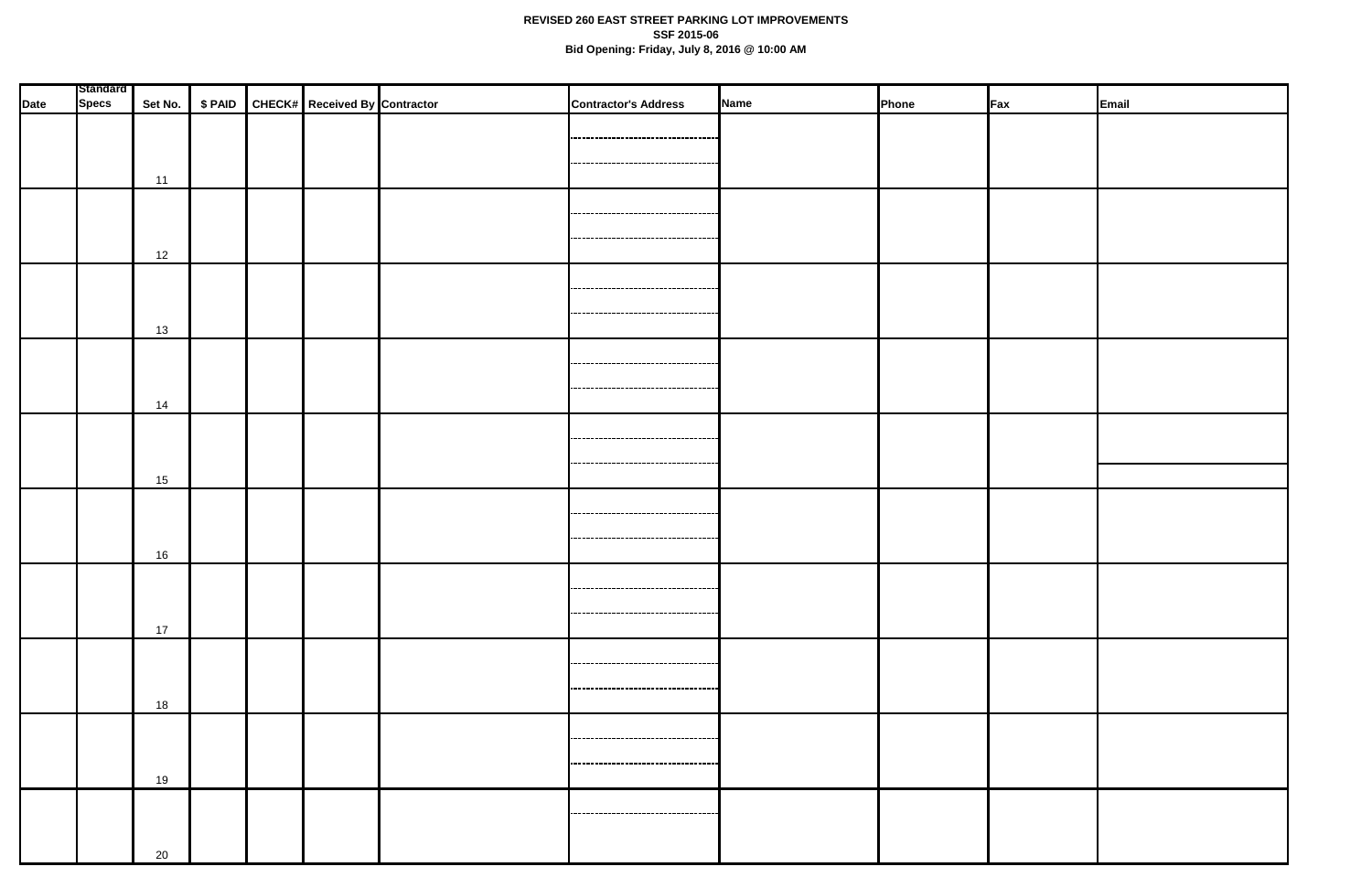| <b>Date</b> | Standard<br><b>Specs</b> |    |  | Set No.   \$ PAID   CHECK#   Received By Contractor | <b>Contractor's Address</b>                                                  | Name | Phone | $\mathsf{F}$ ax | Email |
|-------------|--------------------------|----|--|-----------------------------------------------------|------------------------------------------------------------------------------|------|-------|-----------------|-------|
|             |                          | 21 |  |                                                     | ----------------------------------<br>----------------------------------     |      |       |                 |       |
|             |                          | 22 |  |                                                     | -----------------------------------                                          |      |       |                 |       |
|             |                          | 23 |  |                                                     | ----------------------------------                                           |      |       |                 |       |
|             |                          | 24 |  |                                                     | ----------------------------------<br>                                       |      |       |                 |       |
|             |                          | 25 |  |                                                     | ,,,,,,,,,,,,,,,,,,,,,,,,,,,,,,,,,,,<br>----------------------------------    |      |       |                 |       |
|             |                          | 26 |  |                                                     | ----------------------------------<br>----------------------------------     |      |       |                 |       |
|             |                          | 27 |  |                                                     | -------------------------------------<br>                                    |      |       |                 |       |
|             |                          | 28 |  |                                                     |                                                                              |      |       |                 |       |
|             |                          | 29 |  |                                                     | -----------------------------------<br>-----------------------------------   |      |       |                 |       |
|             |                          | 30 |  |                                                     | -----------------------------------<br>,,,,,,,,,,,,,,,,,,,,,,,,,,,,,,,,,,,,, |      |       |                 |       |